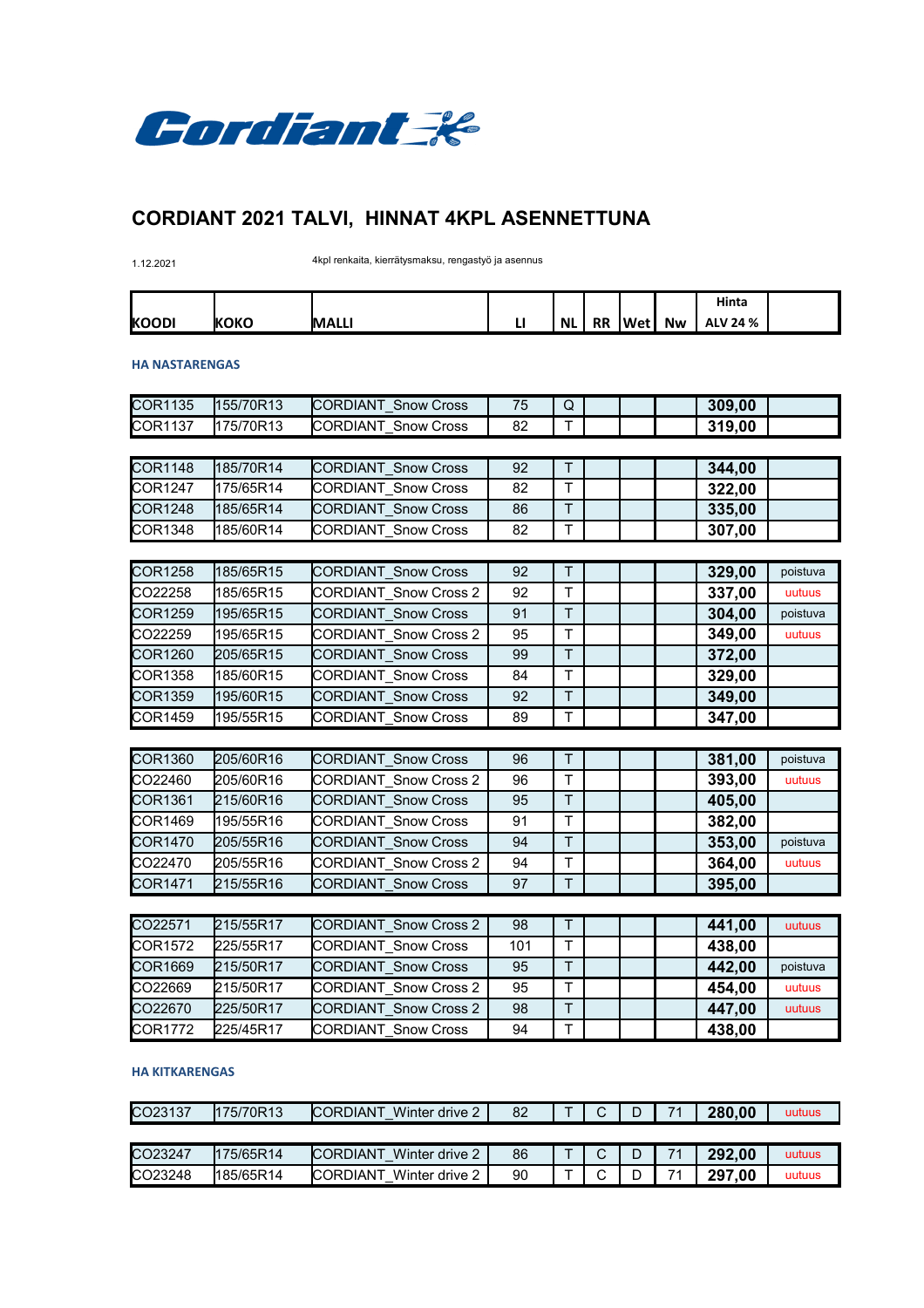|              |            |                                |    |           |           |     |    | Hinta    |        |
|--------------|------------|--------------------------------|----|-----------|-----------|-----|----|----------|--------|
| <b>KOODI</b> | Ικοκο      | <b>IMALLI</b>                  | u  | <b>NL</b> | <b>RR</b> | Wet | Nw | ALV 24 % |        |
| CO23258      | 185/65R15  | CORDIANT Winter drive 2        | 88 | Т         | С         | D   | 71 | 315,00   | uutuus |
| CO23259      | 195/65R15  | CORDIANT Winter drive 2        | 95 | T         | С         | D   | 71 | 319,00   | uutuus |
| COR3260      | 205/65R 15 | CORDIANT Winter drive          | 94 | T         | C         | D   | 71 | 332,00   | uutuus |
| CO23358      | 185/60R15  | CORDIANT Winter drive 2        | 88 | т         | С         | D   | 71 | 312,00   | uutuus |
|              |            |                                |    |           |           |     |    |          |        |
| CO23360      | 205/60R16  | <b>CORDIANT</b> Winter drive 2 | 96 | Т         | C         | D   | 71 | 374,00   | uutuus |
| CO23361      | 215/60R16  | CORDIANT Winter drive 2        | 99 | т         | С         | D   | 71 | 405,00   | uutuus |
| CO23469      | 195/55R16  | CORDIANT Winter drive 2        | 91 | T         | С         | D   | 71 | 334,00   | uutuus |
| CO23470      | 205/55R16  | CORDIANT Winter drive 2        | 94 | т         | С         | D   | 69 | 331,00   | uutuus |
|              |            |                                |    |           |           |     |    |          |        |
| CO23571      | 215/55R17  | CORDIANT Winter drive 2        | 98 | Т         | C         | D   | 71 | 442,00   | uutuus |
| CO23670      | 225/50R17  | CORDIANT Winter drive 2        | 98 | Т         | С         | D   | 71 | 409,00   | uutuus |

# **SUV NASTARENGAS**

| <b>COR1150</b> | 205/70R15 | CORDIANT Snow Cross   | 100 | т |  | 405,00 |          |
|----------------|-----------|-----------------------|-----|---|--|--------|----------|
|                |           |                       |     |   |  |        |          |
| <b>COR1161</b> | 215/70R16 | CORDIANT Snow Cross   | 100 | T |  | 422,00 |          |
| COR1162        | 225/70R16 | CORDIANT Snow Cross   | 107 | т |  | 473,00 |          |
| <b>COR1163</b> | 235/70R16 | CORDIANT Snow Cross   | 106 | T |  | 487,00 |          |
| <b>COR1164</b> | 245/70R16 | CORDIANT Snow Cross   | 107 | т |  | 537,00 |          |
| COR1261        | 215/65R16 | CORDIANT Snow Cross   | 102 | T |  | 403,00 | poistuva |
| CO22261        | 215/65R16 | CORDIANT Snow Cross 2 | 102 | т |  | 418,00 | uutuus   |
|                |           |                       |     |   |  |        |          |
| CO22272        | 225/65R17 | CORDIANT Snow Cross 2 | 106 | Т |  | 510,00 | uutuus   |
| COR1273        | 235/65R17 | CORDIANT Snow Cross   | 108 | т |  | 516,00 |          |
| COR2276        | 265/65R17 | CORDIANT Snow Cross   | 116 | T |  | 525,00 |          |
| CO22371        | 215/60R17 | CORDIANT Snow Cross 2 | 100 | т |  | 489,00 | uutuus   |
| <b>COR1372</b> | 225/60R17 | CORDIANT Snow Cross   | 103 | T |  | 458,00 |          |

| CO22383 | 235/60R18 | <b>ICORDIANT Snow Cross 2</b> | 107 | ÷ |  | 573,00 | uutuus |
|---------|-----------|-------------------------------|-----|---|--|--------|--------|
| CO22386 | 265/60R18 | <b>CORDIANT Snow Cross 2</b>  | 114 |   |  | 566,00 | uutuus |
| CO22482 | 225/55R18 | CORDIANT Snow Cross 2         | 102 | ᠇ |  | 522,00 | uutuus |
| CO22483 | 235/55R18 | <b>CORDIANT Snow Cross 2</b>  | 104 | - |  | 577,00 | uutuus |
| CO22485 | 255/55R18 | <b>CORDIANT Snow Cross 2</b>  | 109 | ÷ |  | 512,00 | uutuus |

COR2475 235/55R17 CORDIANT\_Snow Cross | 103 | T | | | | | **492,00** 

# **SUV KITKARENGAS**

| CO23260 | 205/65R16 | <b>CORDIANT</b> Winter drive 2 | 99  |   | С | D | 71 | 359,00 | uutuus |
|---------|-----------|--------------------------------|-----|---|---|---|----|--------|--------|
| CO23261 | 215/65R16 | CORDIANT Winter drive 2        | 102 | Т | С | D | 71 | 391,00 | uutuus |
| CO23161 | 215/70R16 | CORDIANT Winter drive          | 100 | T | С | D | 71 | 411,00 | uutuus |
|         |           |                                |     |   |   |   |    |        |        |
| CO23271 | 215/65R17 | CORDIANT Winter drive 2        | 103 |   | C | D | 71 | 454,00 | uutuus |
| CO23272 | 225/65R17 | CORDIANT Winter drive 2        | 106 | T | С | D | 71 | 432,00 | uutuus |
| CO23273 | 235/65R17 | <b>CORDIANT</b> Winter drive 2 | 108 | Т | С | D | 71 | 466,00 | uutuus |
| CO23371 | 215/60R17 | CORDIANT Winter drive 2        | 100 | Т | C | D | 71 | 432,00 | uutuus |
| CO23372 | 225/60R17 | CORDIANT Winter drive 2        | 103 | т | C | D | 71 | 435,00 | uutuus |
|         |           |                                |     |   |   |   |    |        |        |
| CO23382 | 225/60R18 | CORDIANT Winter drive 2        | 104 | Т | C | D | 71 | 450,00 | uutuus |
| CO23383 | 235/60R18 | <b>CORDIANT</b> Winter drive 2 | 107 | Т | C | D | 71 | 493,00 | uutuus |
| CO23482 | 225/55R18 | <b>CORDIANT</b> Winter drive 2 | 102 | Τ | C | D | 71 | 442,00 | uutuus |